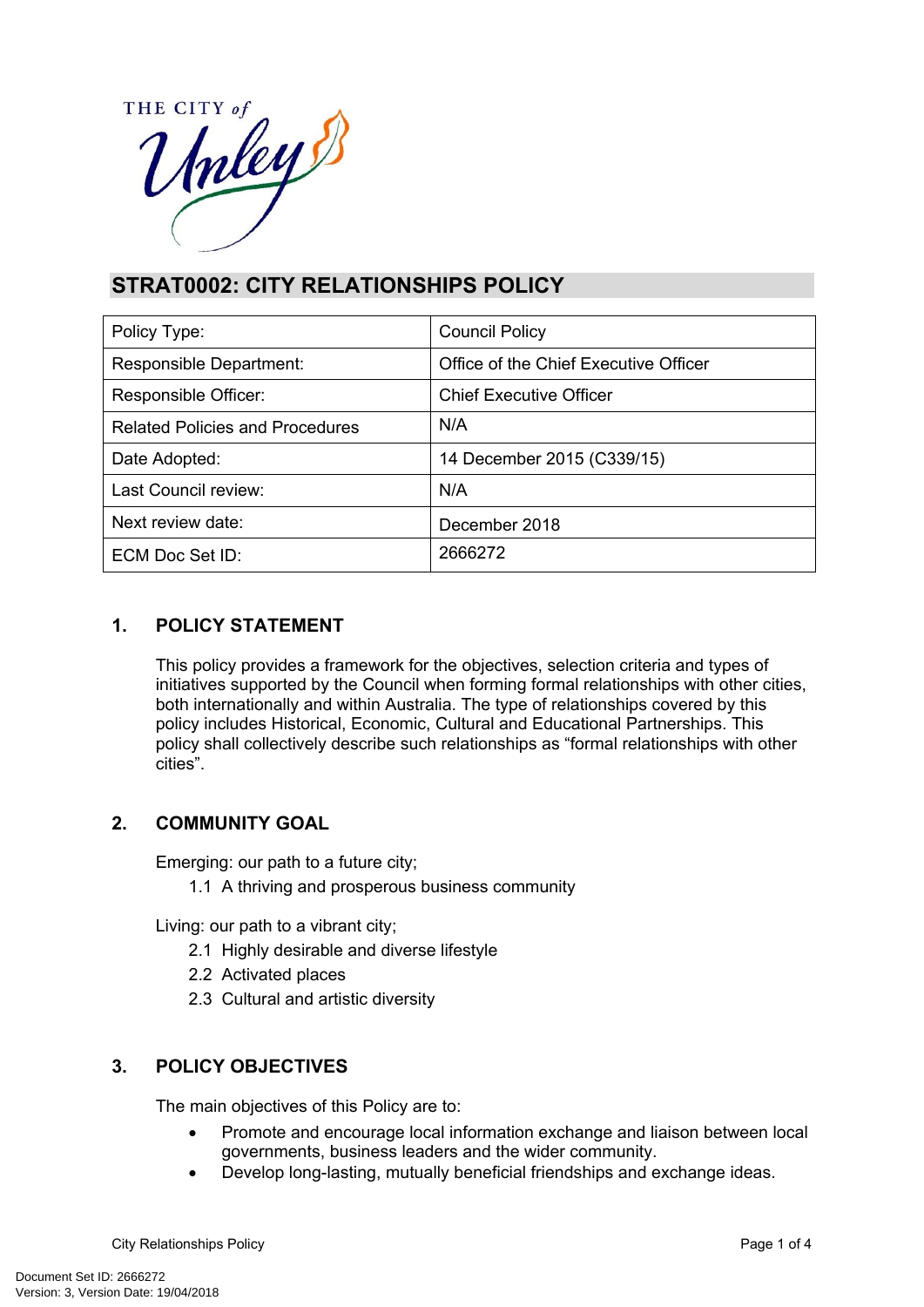- Promote and foster understanding between people at all levels and of different cultures.
- Promote economic growth and increase tourism and the number of visitors.
- Exchange cultural, educational, technical and policy assistance and advice with other cities.
- Enhance and promote the image of City of Unley.

# **4. PRINCIPLES**

The City of Unley is a highly desirable place to live with a diverse lifestyle. It has a rich cultural history and celebrates cultural diversity by promoting cultural understanding and inclusiveness while providing diverse community activities and opportunities.

Participating in formal relationships with other cities will enable the community to establish and maintain relationships with other cities in a unique and meaningful way. Such relationships are expected to bring long-term benefits to the communities through exchange of ideas, gaining alternative perspectives and increasing understanding of other issues. Investing time in relationships can lead to benefits such as economic growth and new business contacts.

### **5. POLICY**

### **Establishing and Maintaining City Relations**

Formal relationships with other cities should be established for their strategic relevance to the City of Unley and its residents.

Relationships, where possible, should be based on the concept of reciprocation and mutual benefit except in circumstances where they have been entered into for humanitarian reasons.

### **Types of relationships**

A range of relationship types could be applied, depending on the expected benefits to parties. These include:

- Historical
- Economic
- Social
- **Educational**
- Cultural
- Mentoring

The types of agreements used to formalise relationships will be Memoranda or Letters of Understanding.

### **Criteria**

Generally, potential cities with which the City of Unley may consider entering into formal relationships, should have a positive influence on the community. The following criteria will be considered when selecting or reviewing formal relationships with other cities: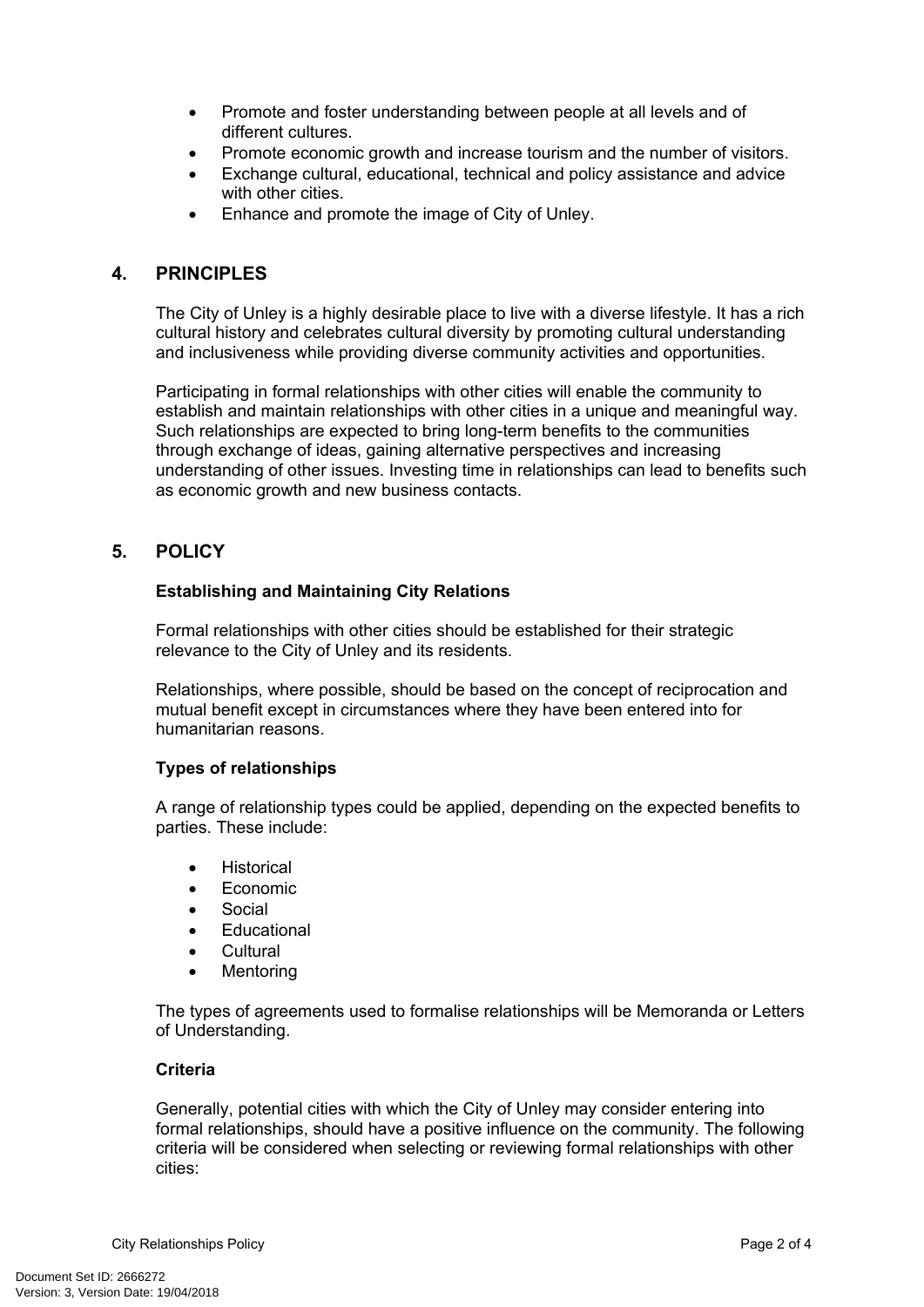- **General:** A similar population size or demographic, geographical location, relevance to the local community, existing connections, historical, sporting, artistic significance and ease of access.
- **Economic**: similar economic conditions, trade and investment opportunities, tourism potential.
- **Social**: similar social infrastructure and issues, opportunity for broad based activity, people to people interest, energy and commitment.
- **Educational**: in terms of economic, social and environmental issues, opportunity for student/teacher exchange programs.
- **Mentoring/Humanitarian**: opportunity to use the skills of the City of Unley staff and the community to assist in the development of the city concerned. This may be in a number of technical areas.
- **Cultural**: assist the opportunity to exchange or promote cultural activities between two places.
- **Historical:** a historical relationship.

In considering these factors, it is necessary to compare both the similarities and differences as both could provide mutual benefit.

Such benefits may include but are not limited to:

- Exchanging knowledge and ideas to address/resolve similar issues.
- Promoting economic growth and increasing numbers of visitors to the City.
- Contributing to creating a vibrant city by:
	- o promoting a vibrant, cosmopolitan lifestyle
	- o activating and enlivening our public precincts by attracting events and festivals to the City
	- encouraging community spirit and a strong sense of belonging
- Contributing to the development of other cities by sharing our knowledge and expertise.
- Remembering a shared history.
- Creating educational opportunities.

No formal partnership will be sought for relationships where the relationship is only between the Councils' administrative bodies.

#### **Approval**

For new formal agreements covered by this policy, approval shall be sought by a resolution at a Council meeting. Following approval, there shall be an exchange of a document relevant to the established relationship signed by the Mayor and/or the CEO of the City of Unley and the leader of the nominated city.

Council will also note where 'in kind' costs and expenses are part of the relationship.

#### **Review of relationship**

Relationships will be reviewed prior to the expiration of their term as stated in the agreement.